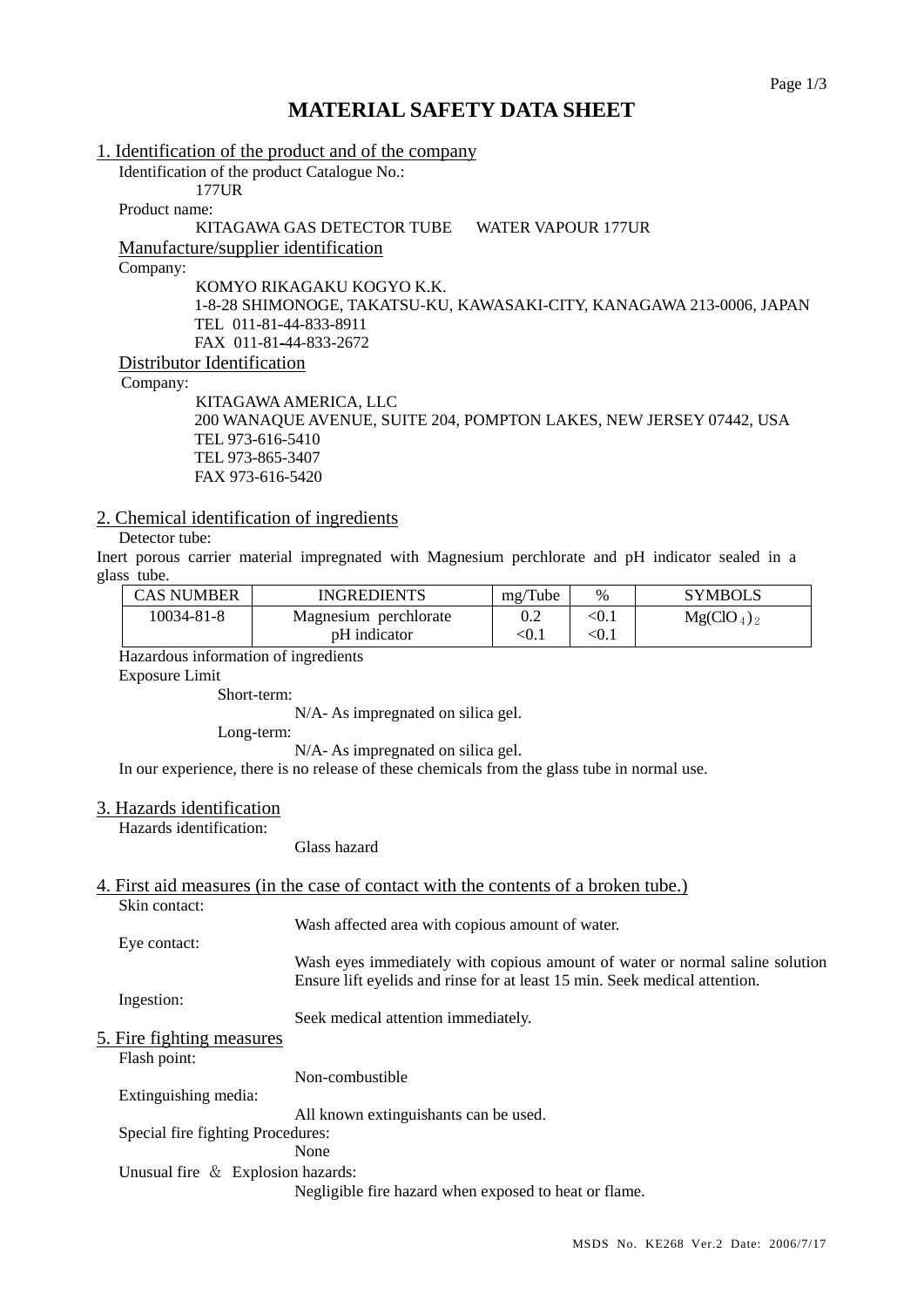## 6. Accidental release measures

Personal protection:

Do not pick up broken glass with bare hands if the tube is broken.. Cover with inert absorbent such as vermiculite. Sweep up and contain for waste disposal.

|                               | 7. Handling and storage                                            |                                                                                                                                     |  |  |
|-------------------------------|--------------------------------------------------------------------|-------------------------------------------------------------------------------------------------------------------------------------|--|--|
|                               | Handling & use:                                                    | Ensure the instructions for use are followed. Safety glasses and gloves should be<br>worn to prevent injury from splintering glass. |  |  |
|                               | Storage:                                                           | Keep away from direct sunlight and store at 25 degree C or lower.                                                                   |  |  |
|                               | 8. Exposure control/personal protection<br>Respiratory protection: |                                                                                                                                     |  |  |
|                               | Ventilation:<br>Other protective equipment:                        | Not applicable                                                                                                                      |  |  |
|                               |                                                                    | Not applicable                                                                                                                      |  |  |
|                               |                                                                    | Safety glasses and gloves                                                                                                           |  |  |
|                               | 9. Physical/Chemical properties<br>Appearance:                     |                                                                                                                                     |  |  |
|                               | Boiling point:                                                     | yellow and white solid layers sealed in a glass tube                                                                                |  |  |
|                               | Melting point:                                                     | Not applicable                                                                                                                      |  |  |
|                               | Specific gravity $(H_2O=1)$ :                                      | Not applicable                                                                                                                      |  |  |
|                               | Evaporation rate (BuOAc=1):                                        | Not applicable                                                                                                                      |  |  |
|                               | Solubility in water:                                               | Not applicable                                                                                                                      |  |  |
|                               | Vapour pressure:                                                   | Not applicable                                                                                                                      |  |  |
|                               | Vapour density:                                                    | Not applicable                                                                                                                      |  |  |
|                               |                                                                    | Not applicable                                                                                                                      |  |  |
|                               | 10. Stability and Reactivity<br>Stability:                         |                                                                                                                                     |  |  |
|                               | Incompatibilities:                                                 | Stable at under ambient temperatures and pressures.                                                                                 |  |  |
|                               | Hazardous decomposition products:                                  | Not applicable<br>None                                                                                                              |  |  |
|                               | Hazardous polymerization:                                          | None                                                                                                                                |  |  |
| 11. Toxicological information |                                                                    |                                                                                                                                     |  |  |
|                               | General:                                                           | In our experience this products is not harmful to health when correctly<br>used/handled.                                            |  |  |
|                               | Skin contact:                                                      | Contents may be irritating to the skin if the tube broken.                                                                          |  |  |
|                               | Eye contact:                                                       | Contents may be irritating to the eyes if the tube broken.                                                                          |  |  |
|                               | Ingestion:                                                         | Glass hazard                                                                                                                        |  |  |
|                               |                                                                    |                                                                                                                                     |  |  |